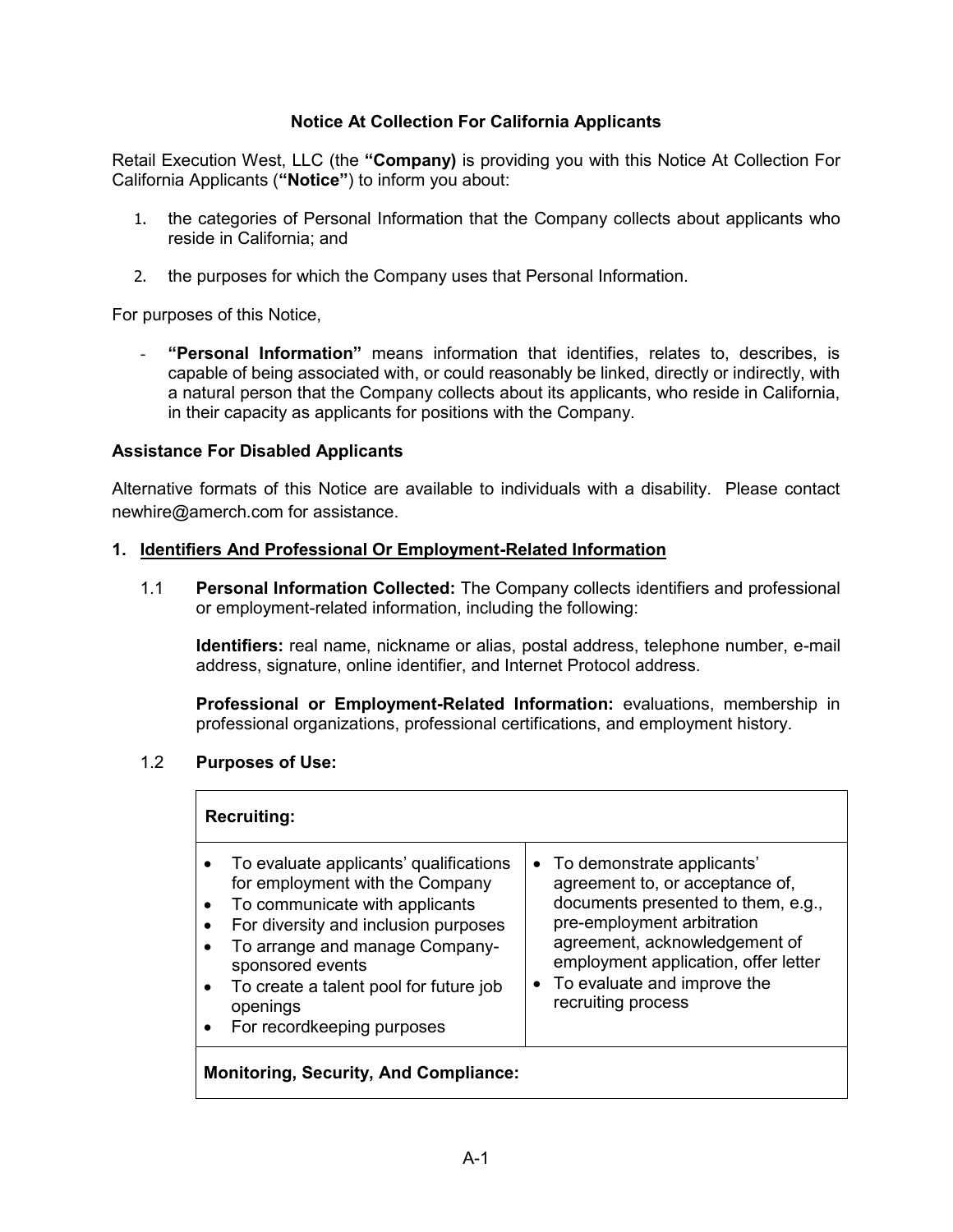# **2. Personal Information Categories From Cal. Civ. Code §1798.80(e)**

The Company collects categories of Personal Information listed in Cal. Civ. Code §1798.80(e) (other than those already listed in "Identifiers," above) as follows for the purposes listed below:

- Photograph: for security and internal identification purposes.
- Medical information: (a) for occupational health surveillance; (b) for occupational health and safety compliance and record-keeping; and (c) to respond to an applicant's medical emergency.

# **3. Characteristics Of Protected Classifications Under California Or Federal Law**

The Company collects information about race, age, national origin, disability, sex, and veteran status as necessary to comply with legal obligations, including the reporting requirements of the federal Equal Employment Opportunity Act, and California's Fair Employment and Housing Act, and for purposes of diversity analytics.

The Company also uses this Personal Information for purposes including: (a) with respect to disability and/or medical condition, as necessary, to comply with Federal and California law related to accommodation; and (b) with respect to age, incidentally to the use of birth date for identity verification.

The Company collects this category of Personal Information on a purely voluntary basis, except where collection is required by law, and uses the information only in compliance with applicable laws and regulations.

# **4. Commercial Information**

- 4.1 **Personal Information Collected:** The Company collects commercial information, including the following: records of personal property; products or services purchased, obtained, or considered; or other purchasing or consuming histories or tendencies.
- 4.2 **Purposes of Use:** reimbursement of travel expenses.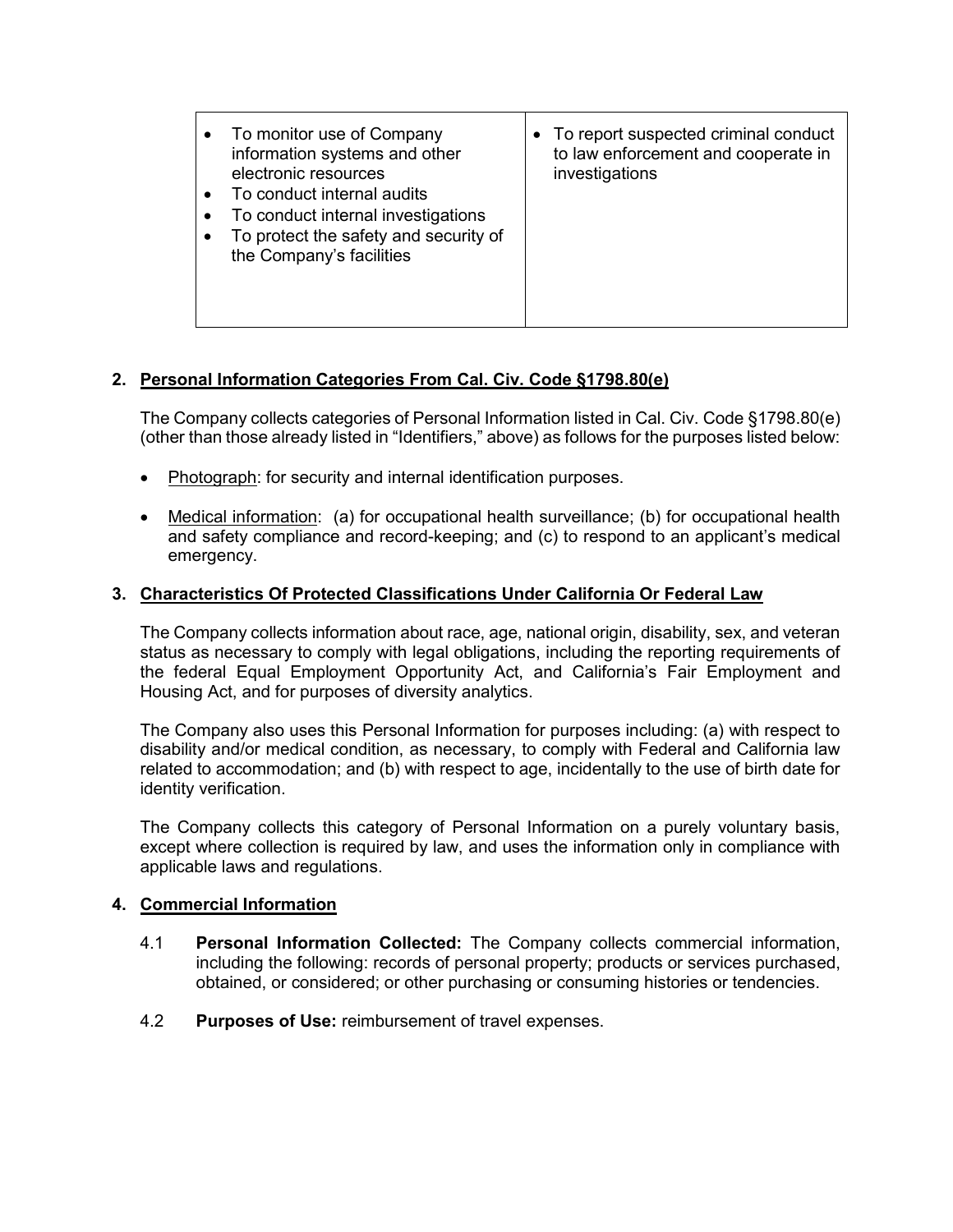### **5. Internet Or Other Similar Network Activity**

- 5.1 **Personal Information Collected:** The Company collects information about applicants' use of the Internet or other similar network activity, including the following: browsing history, search history, log in/out and activity on the Company's electronic resources, information regarding an applicant's interaction with an Internet web site, application, or advertisement, and publicly available social media activity.
- 5.2 **Purposes of Use:** to monitor use of the Company's information systems and other electronic resources or information systems, to conduct internal audits, to conduct internal investigations, to protect the safety and security of the Company's facilities, and to impose discipline.

### **6. Sensory Or Surveillance Data**

- 6.1 **Personal Information Collected:** The Company collects sensory or surveillance data, including the following: audio/visual recordings of interviews and footage from video surveillance cameras.
- 6.2 **Purposes of Use:** to protect the safety and security of the Company's facilities and personnel through video surveillance, to evaluate the applicant's suitability for employment, to monitor compliance with Company policies, and to provide training.

## **7. Education Information**

- 7.1 **Personal Information Collected:** The Company collects education information, including the following: academic transcripts, educational discipline records, and academic counseling records.
- 7.2 **Purposes of Use:** to evaluate applicants' qualifications for employment with the Company and to conduct a pre-employment background check.

#### **Purposes Potentially Applicable To Any Of The Categories Of Personal Information Listed Above**

The Company also may use applicants' Personal Information to facilitate administrative functions and information technology operations and for legal reasons and corporate transactions. These functions include, but are not limited to the following:

- to manage and operate information technology and communications systems, risk management and insurance functions, budgeting, financial management and reporting, strategic planning;
- to manage litigation involving the Company, and other legal disputes and inquiries and to meet legal and regulatory requirements;
- in connection with a corporate transaction, sale, or assignment of assets, merger, divestiture, or other changes of control or financial status of the Company or any of its subsidiaries or affiliates; and